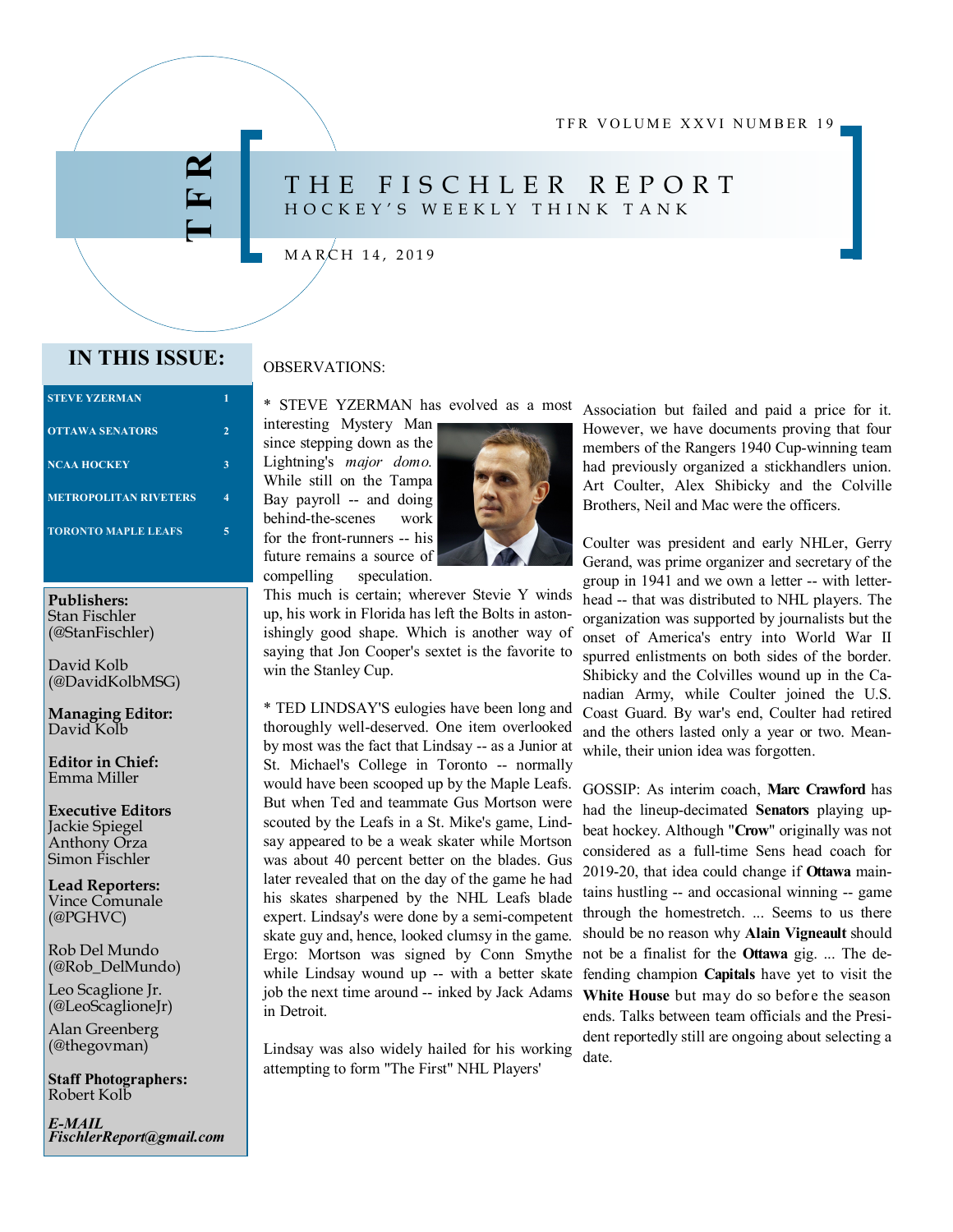# **CALM**

*To say that the Sens had a rough season, on and off the ice, would be an understatement. Despite the turmoil, there is hope for the future. TFR's Alan Greenberg takes an indepth look at their situation.*

Early in my working career, a boss said to me: "Think of every problem as an opportunity." Unfortunately, this astute advice came moments before he fired me but the advice has stuck for a lifetime.



The Ottawa Senators will have plenty of opportunities. Could anything else possibly go wrong with this team?

The rebuild will take time but the potential for improvement is there.

Interim coach Marc Crawford has taken over a team going nowhere this year and in a rebuild status. It seems a lifetime ago, but it has only been two years since the Sens, under Guy Bou-Stanley Cup.

When a coach whose contract is up anyway, is fired with a month to go in the season and his team dead last in the NHL it's more of a message than a strategic move. Boucher is a good coach but didn't have a chance to rebuild given the loss of star players Erik Karlsson and Mike Hoffman before this season (at bargain basement prices) and the recent losses of Mark Stone, Matt Duchene and Ryan Dzingel. Word around the league is that Boucher lost touch with the players and never seriously addressed the team's weaknesses. Special teams and team defense are among the worst in the NHL.

Compound the player losses with the many off-ice distractions Crawford is a veteran coach with a realistic approach. He prefans, the regrettable incident involving assistant GM Randy the commitment." Lee, the serious illness of the wife of goalie Craig Anderson, the passing of former GM Bryan Murray, players' candid conversations being recorded by a limo driver and last but not least, the new arena deal going belly-up were all distractions..

With the deadline deals, Ottawa had lost its top five scorers from last season. In the post-trade deadline lineup, the leading goal-scorer is rookie Brady Tkachuk with 15 and the top pointgetter is rookie defenseman Thomas Chabot. It does not look like the team will finish with a single 20-goal scorer.

Crawford, who GM Pierre Dorian said will be a candidate for the job, has been around the block a few times (1,151 games coached for four prior NHL teams) and has no illusions about being guaranteed the job or even about being around when his contract ends after this season. His job for the remainder of the season is to change the losing culture and help some of Ottawa's promising youngsters to develop. "This is a changing dynamic for our group. We want (our guys) to recognize that

**OTTAWA SENATORS – THE STORM BEFORE THE** they've got something to play for each and every time we put on the uniform."

> He is assisted by newly hired former Sen Chris Kelly. Kelly is not that far removed from his playing days and likely will be a good liaison with the players.

> Crawford was not phased by his first coaching victory with Ottawa, a 3-2 squeaker in Florida.

> "To the younger Marc Crawford, it might have meant a little bit more but I've got a better perspective on things right now," he said. "I was really happy for Chris Kelly because that's his first win as a coach. He's a really smart guy and he's been a nice addition to our group."

> Erik Brannstrom, received in the Stone trade, is a potential star. The current Sens lineup features three of their own first-round selections in Chabot as well as Colin White and Tkachuk. Two other first-rounders: center Logan Brown is in the AHL, and defenseman Jacob Bernard-Docker at University of North Dakota.

cher, were one double-overtime goal away from playing for the second round pick in 2020. Likewise the Duchene and Dzingel In fairness to Dorion, it was unlikely that he would have been able to re-sign pending unrestricted free agent Stone. He received value in return with Brannstrom, Oscar Lindberg and a trades netted them a pair of second round picks and two conditional first-round selections. Altogether, the Sens have 17 picks in the first three rounds over the next three drafts even though they lose the Jack Hughes sweepstakes because their first pick of 2019 went to Colorado in the Matt Duchene-Kyle Turris trade.

> Dorian has publicly announced that a coaching search is on and said they will be looking for a teacher, listener, communicator and tactician. All of this, as well as the Senators' limited budget, points to the college or minor league ranks and likely a coach with no prior NHL experience.

and you have a recipe for disaster. The Karlsson/Hoffman deba-fers now to focus on the job at hand: "Right now one of the jobs cle, owner Eugene Melnyk's tenuous relationship with Ottawa we've been entrusted with is to refocus the energy and refocus

> As to the future, he feels it will eventually be bright. He sees a lot of promise in the youngsters on the roster today who have been thrust into more responsibility by all of the personnel losses. "We've known all along there are great kids. Chabot's going to be a leader on this team and Tkachuk is going to be outstanding. White, (Rudolfs) Balcers, (Christian) Wolanin, (Christian) Jaros. All these kids are great kids and the future is bright for the Senators. Our responsibility is to make sure that we help this process along."

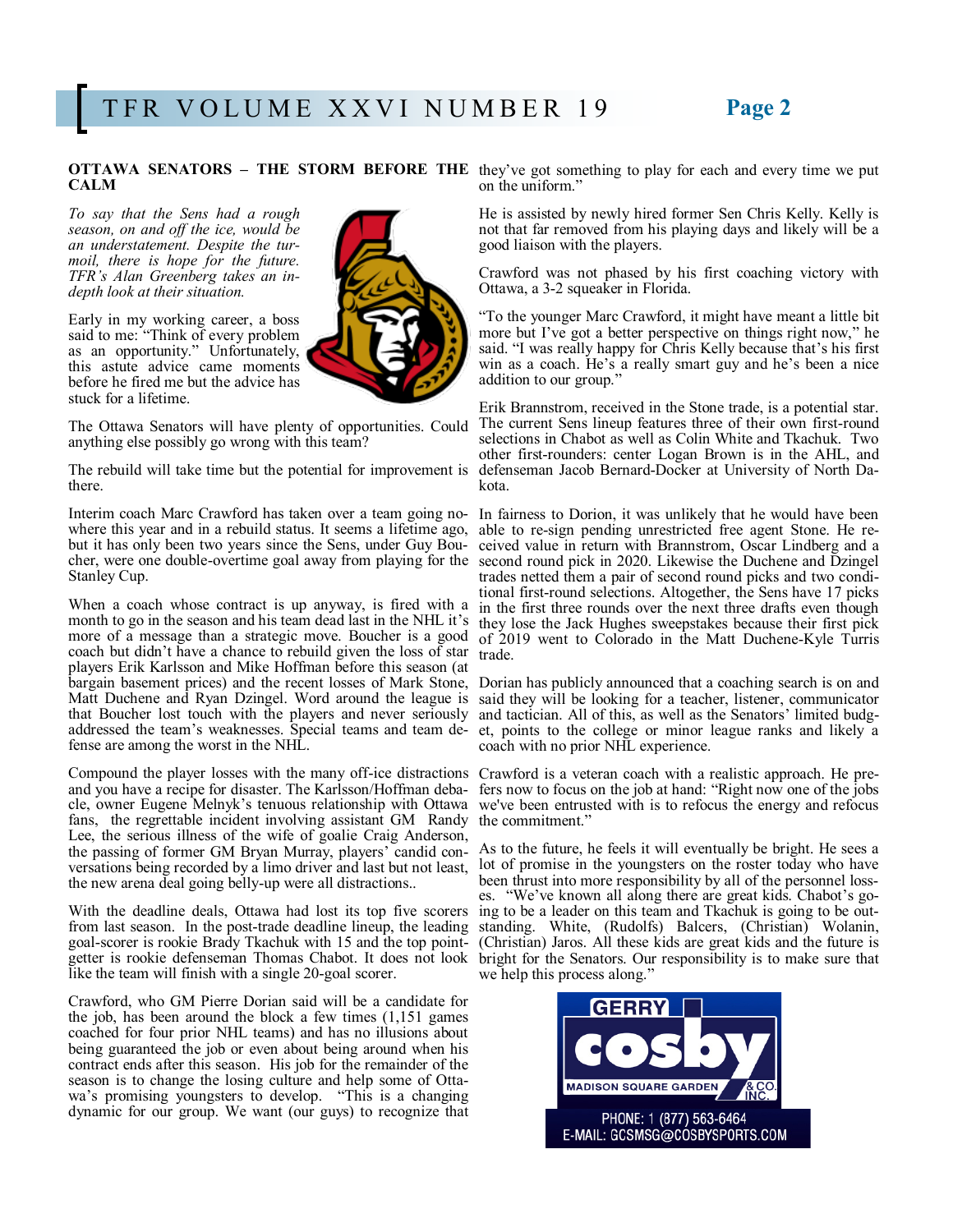### **BOND BETWEEN NCAA HOCKEY ALUMNI REMAINS STRONG IN THE NHL**

*Players who advance to the NHL via college hockey share a special bond, says TFR's Justin Birnbaum*:

John Hayden and Dylan Sikura stick together in the Blackhawks dressing room, but it's not because they share the same taste in pizza.

Hayden, who grew up in Connecticut and attended Yale University, will stand

by New Haven style pizza, Frank Pepe's specifically. Despite spending time in New England playing for Northeastern University, Sikura just isn't "too big of a pizza guy to be honest."

While Hayden and Sikura's food choices differ, their bond stems from similar experiences playing college hockey in the Northeast.

said.

Starting a professional career is an adjustment for young players. They walk into a new dressing room as strangers. Collegiate experience offers a familiarity just from knowing who they've played with and against. College prospects tend to be older and come from a completely different mindset – going to class every day and playing a shorter, 34-game schedule. The commonality offers former college players the opportunity to start friendships quicker and find comfort in a new environment.

As Blackhawks draftees, Hayden and Sikura's paths crossed for the first time when Northeastern took on Yale in New Haven during the 2017 season. Both remember the game vividly, not just because each of the pair scored for their respective teams. After Hayden's Bulldog's defeated Sikura's Huskies, the two made a point to say hello as they were both aware they could end up in Chicago after college.

"For things to materialize and for us to be sitting in this locker room next to each other…yeah, its special," Hayden said.

That game ended up being a "dagger" in Northeastern's season, but Sikura holds no animosity towards his teammate. Instead, Sikura takes solace in having been a part of what he thinks is the better college rivalry, the Beanpot – an annual tournament Slater Brothers Entertainment is co-producing the film. Grant among the four major college hockey schools in Boston.

Hayden disagrees, calling the Harvard-Yale tradition "a little bit stronger," but did experience the Beanpot when the Blackhawks were in Boston to play the Bruins.

"I think [Hayden's] a little jealous of the Beanpot because he could have been a part of it," Sikura said. "I think there's some good rivalries across college hockey and I'm happy to be a part of some of those."

Even though Drake Caggiula played college hockey just under 1900 miles west of Boston, he still has an affinity for his fellow NCAA veterans in the dressing room. Caggiula coincidentally knew Sikura long before their college days as division rivals in the OJHL, Caggiula for the Stouffville Spirt and Sikura for the Aurora Tigers. When Caggiula starred for the University of North Dakota, he had the chance to compete against his longtime adversary once again when the Fighting Hawks defeated the Huskies in the 2016 NCAA regionals.



Because of the long-standing relationship with Sikura and the presence of a few friends on Northeastern, Caggiula kept tabs on the Huskies. When they reunited as teammates this season, Caggiula and Sikura gravitated towards each other.

"There's a bond between all the college guys and it doesn't matter what school you played at," Caggiula said. "If you went to the NCAA, there's a little bit of a brotherhood in that and I think that allows it to be easier for guys when they come into the league."

### **HOCKEY FLICK** *ODD MAN RUSH* **IN POST-PRODUCTION**

*Based on the book of the same name,* Odd Man Rush *details the story of Bill Keenan and his journey from a young child with big dreams to a skater at Harvard University and all the way to pro leagues across Europe. Here is more on Keenan's story and information about the film:* 

"I know the college guys all stick together around here," Sikura Classic hockey movies are few and far between. There are the classics, like *Slapshot* and *The Mighty Ducks*; newer flicks like *Goon*; and now, you can add *Odd Man Rush* to the list of puck films.

> Shooting in Clinton, New York recently wrapped up for the film based on Bill Keenan's memoir of the same name, subtitled "*A Harvard Kid's Hockey Odyssey from Central Park to Somewhere in Sweden—with Stops along the Way*."

> Growing up in New York, Keenan was youth hockey teammates with Jonathan Quick; at Harvard, he skated alongside Alex Killorn and others under famed coach Ted Donato. After spending his life chasing the NHL dream, Keenan's career was prematurely hindered by injuries, which led him to seek ice time far from home -- in countries like Sweden, Finland, Germany and Belgium.

> The hockey ties run deep both on- and off-screen. *Odd Man Rush* is being executive produced by Howard Baldwin, a renowned hockey executive who won a Stanley Cup as co-owner of the Penguins in 1992. He was a mainstay in the group that lobbied for an expansion team in San Jose and has served as partial owner for the North Stars and Hartford Whalers in the past.

> and Todd Slater are the sons of Terry, the longtime head coach at Colgate University. Terry also appeared behind the bench for teams in the defunct World Hockey Association and International Hockey League. Wayne Gretzky's son Trevor and Mario Lemieux's daughter Alexa even appear in the film in minor supporting roles.

> Even the setting is rich in hockey history, as Clinton is one of the smallest, most passionate hockey towns. The small village previously played host to the minor-league team Clinton Comets, and is also the hometown of Hamilton College. The Hamilton Continentals call Sage Rink their home arena, which is the oldest indoor collegiate rink in the country. Clinton was named Kraft Hockeyville in 2018, which entailed an NHL preseason game in September as well as a \$100,000 rink renovation.

> *Odd Man Rush* will premiere at the Toronto International Film Festival in September of 2019.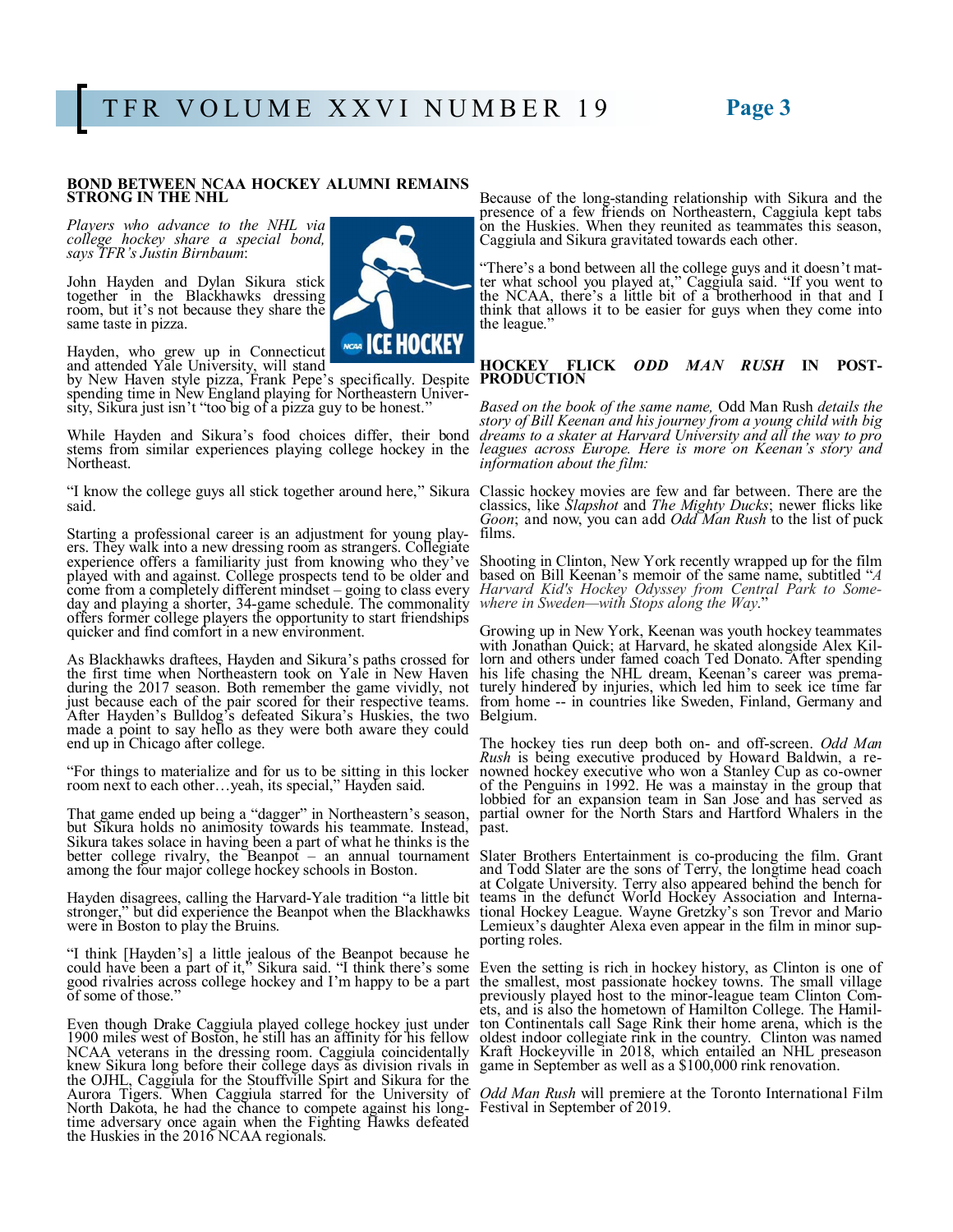# **FROM DEFENDING THEIR ISOBEL CUP CHAMPION-** maining in regulation to give the Riveters some breathing room. **SHIP**

*The NWHL Metropolitan Riveters won their first Isobel Cup title last year and are closing in on a repeat. Our Leo Scagliotitle last year and are closing in on a repeat. Our Leo Scaglione, Jr., has the story.* 

### Two more wins.

That's all the Metropolitan Riveters need to defend their Isobel Cup championship after they eliminated the Connecticut Whale with a 5-2 victory in a play-in game on January 7 at RWJ Barnabas Health Hockey House in Newark.

The top two reasons why the Riveters, who went 4-12-0 this season and finished in fourth place, prevailed was because of a 24-save performance by goaltender Katie Fitzgerald and the club's perfect penalty killing unit, which killed off all five Whale power plays.

"At the end of the day, you can't win without solid goaltend-One note, though, is all of those contests took place in October. ing," Riveters head coach Randy Velischek said. "She was the difference in the game. She made huge saves on power play opportunities. Our penalty killers were also key because we spent most of the second period in the box. Special teams and goaltending are the difference in playoff hockey, and it was shown again in this game."

While the ending was exactly what the Riveters wanted, the beginning of the contest was far from it.

received a pass in the slot from Katerina Mrazova and squeaked er competition. a shot past Fitzgerald to capitalize on a two-on-one rush.

"I definitely wanted that one back," said Fitzgerald, who was the 2018 Isobel Cup Playoffs MVP. "It was a bit odd. It was not the start we wanted to jump out to but luckily all the forwards and defenders picked me up after that."

That they did. The Riveters responded less than four and a half minutes later when Courtney Burke skated out from behind the Whale net with the puck and fired home the equalizer from the mental if they get loose." slot.

Unfortunately for Fitzgerald, the individual highlight of the night occurred in the latter half of the opening period at her expense when Mrazova, after using a variety of dazzling stickhandling moves to maintain possession of the puck while being defended by Kiira Dosdall, roofed a backhander shortside over Fitzgerald's left shoulder.

"That was a hell of a move on her part," Fitzgerald said. "She was tangled up with [Dosdall] like a pretzel, and then went top shelf. I was like, 'Hey, I'm going to be on ESPN, on the wrong side."

Again, the Whale lead didn't last, as last season's MVP Alexa Gruschow just over three minutes later converted a one-timer from the left circle after receiving a pass from Jenny Ryan.

And after both teams combined for nine penalties in the middle crown is two more one-and-done victories. period without a goal being scored, the Riveters controlled play in the final frame.

and cruised to the bottom of the left circle where she scored 2:35 into the third to give the Riveters a 3-2 lead. Then, Gruschow buried her second goal of the night, via a backhander on

**METROPOLITAN RIVETERS TWO VICTORIES AWAY**  a breakaway which started in the neutral zone, with 3:37 re-

"I took a look at where the goaltender (Erin O'Neil) was, where she was standing and where her angle was, and I thought she was cheating a bit to one side," Gruschow explained of her breakaway goal. "That's why I pulled it to my backhand. Usually, you don't have that much time to think, but tonight I took a quick look at her and I saw a little more net on one side, so I ended up going to that side, and it worked."

Richards, who in the regular season didn't register an assist but scored eight goals – six of which came against Connecticut - sealed the win with an empty-net marker, her second goal of the game, with 16 seconds left on the clock.

Next up for the semifinal bound Riveters is a trip to Minnesota, where they'll face the Whitecaps, who swept the four-game season series with the Riveters this campaign en route to a firstplace record of 12-4-0.

"There's a lot of confidence in [the Riveters] locker room right now," Velischek said. "There's confidence in our goaltending, and the way we move the puck around on our power play has improved. We've improved in a lot of areas. We are better defensively and we'll be ready for them and whatever they throw at us."

The Whale struck first 5:03 into the game when Emily Fluke the 2019 NHL All-Star Skills after she shined in the fastest skat-One of the weapons in the Whitecaps' arsenal is ace forward Kendall Coyne Schofield, who was one of the brightest stars at

> Naturally, the Riveters know that in order to win and advance to the Isobel Cup final, they will have to fight fire with fire – or in this case, speed with speed.

> "The Whitecaps are fast, so we have to come out with the fastest hockey we've ever played," Richards said. "Speed is key in this game. You have Kendall Coyne Schofield on the team, you have Allie Thunstrom on the Whitecaps, and they are detri-

> One bonus the Riveters have on their side is the experience of last year's victorious playoff run.

"Last year definitely gave us a lot of confidence," Fitzgerald said. "That playoff game my first year (in 2017) was a disappointment for us. We learned from that. We gripped our sticks a bit tight. We didn't really play our game, got too caught up in the emotion and the nerves. Being able to be in high-pressure situations and high-pressure games last year and coming up with a win and knowing that we can battle through it really helped us, especially [against Connecticut], having to come back and knowing that we could do it. You only have so many playoff games in an NWHL career with them being one-and-dones instead of series, so you take whatever experience you can get and gain a little more confidence each time."

And all the Riveters need to retain possession of the NWHL

First, Audra Richards from the left point evaded two defenders *Paul. The winner will advance to the final, where they'll play \*The semifinal game between the Riveters and Whitecaps will take place on Friday, March 15 (8 pm ET) at TRIA Rink in St. the Buffalo Beauts on Sunday, March 17 (2 pm ET) at TRIA Rink.\**